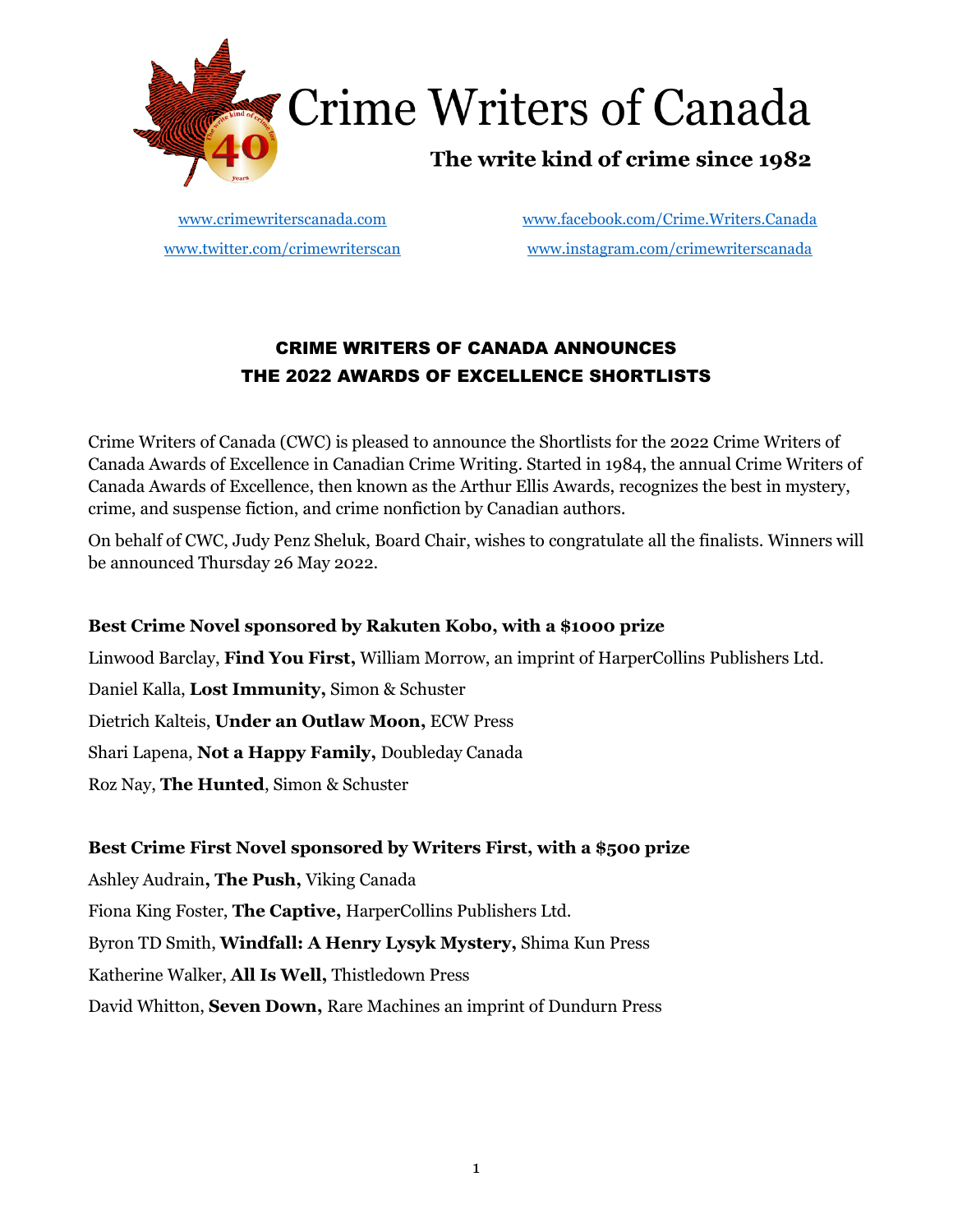

**Crime Writers of Canada** 

# The write kind of crime since 1982

[www.crimewriterscanada.com](http://www.crimewriterscanada.com/) [www.facebook.com/Crime.Writers.Canada](about:blank) [www.twitter.com/crimewriterscan](about:blank) [www.instagram.com/crimewriterscanada](about:blank)

## **The Whodunit Award for Best Traditional Mystery sponsored by Jane Doe, with a \$500 prize**

Candas Jane Dorsey, **What's the Matter with Mary Jane?,** ECW Press Alice Bienia, **Three Dog Knight,** Cairn Press Jackie Elliott, **Hell's Half Acre,** Joffe Books Catherine Macdonald, **So Many Windings,** At Bay Press Vicki Delany, **Murder in a Teacup,** Kensington Publishing Corp

## **The Howard Engel Award for Best Crime Novel Set in Canada sponsored by The Engel Family with a \$500 prize**

C. S. Porter, **Beneath Her Skin,** Vagrant Press / Nimbus Publishing Inc. Cathy Ace, **The Corpse with the Iron Will,** Four Tails Publishing Ltd. Alice Walsh, **Death on Darby's Island,** Vagrant Press / Nimbus Publishing Inc. Sam Wiebe, **Hell and Gone,** Harbour Publishing Co. Inc. Kevin Major, **Three for Trinity,** Breakwater Books

### **Best Crime Novella sponsored by Mystery Magazine with a \$200 prize**

Marcelle Dubé, **Identity Withheld,** Falcon Ridge Publishing Brenda Gayle, **Murder in Abstract (A Charley Hall Mystery, book 5),** Bowstring Books Wayne Ng, **Letters From Johnny,** Guernica Editions Elvie Simons, **Not So Fast, Dr. Quick,** Dell Magazines

# **Best Crime Short Story sponsored by Mystery Magazine with a \$300 prize**

Pam Barnsley, **What can You Do?,** Ellery Queen Mystery Magazine Hilary Davidson, **Weed Man,** Dell Magazines Elizabeth Elwood, **Number 10 Marlborough Place,** Dell Magazines Charlotte Morganti, **All My Darlings,** Mystery Magazine Melissa Yi, **Dead Man's Hand,** Dell Magazines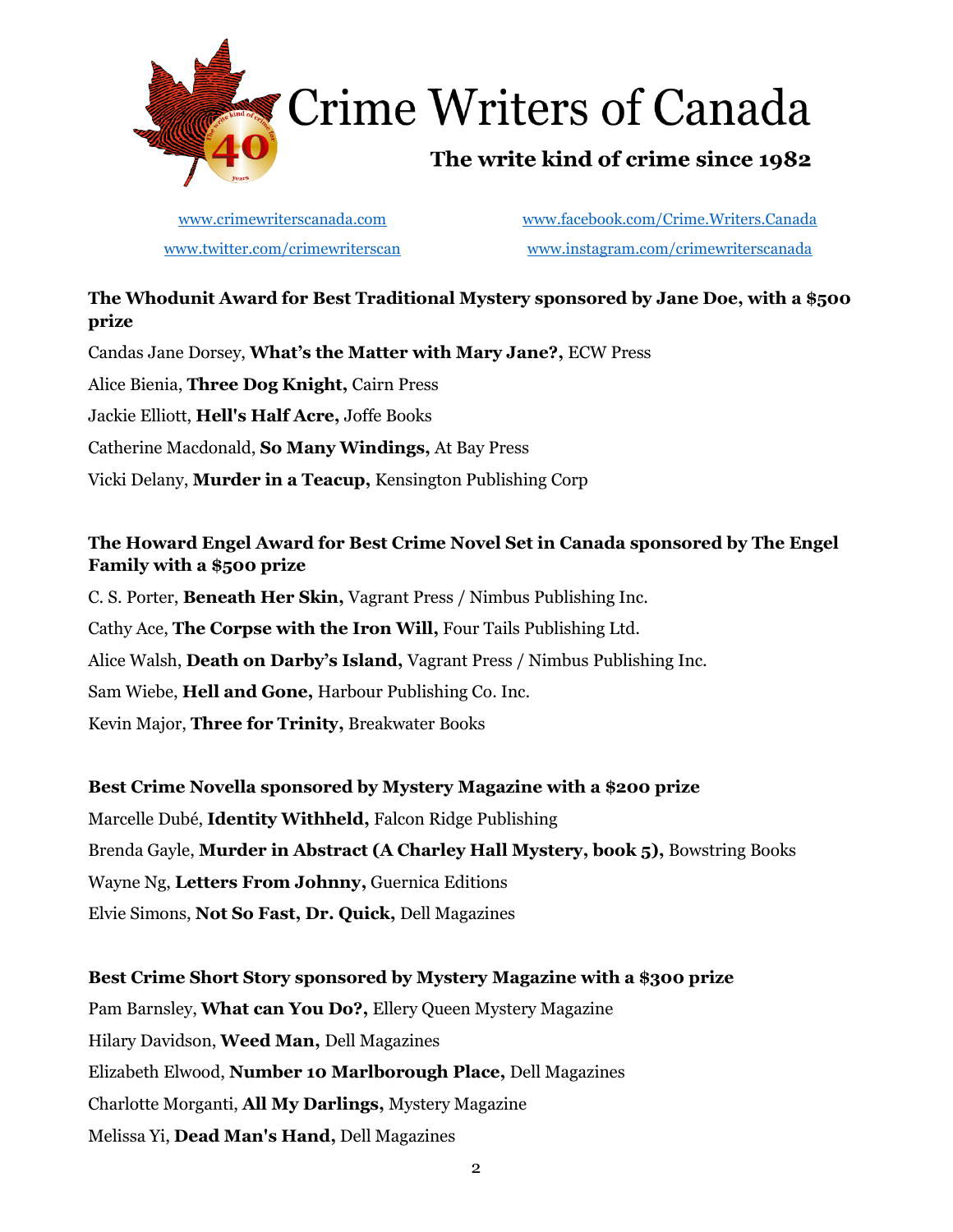

# **Crime Writers of Canada**

# The write kind of crime since 1982

[www.crimewriterscanada.com](http://www.crimewriterscanada.com/) [www.facebook.com/Crime.Writers.Canada](about:blank) [www.twitter.com/crimewriterscan](about:blank) [www.instagram.com/crimewriterscanada](about:blank)

### **Best French Crime Book (Fiction and Nonfiction)**

Roxanne Bouchard, **Le murmure des hakapiks,** Libre Expression Marc-André Chabot, **Dis-moi qui doit vivre…** Libre Expression Guillaume Morrissette, **Conduite dangereuse,** Saint-Jean Patrick Senécal, **Flots,** Editions Alire Richard Ste-Marie, **Stigmates,** Editions Alire

### **Best Juvenile or YA Crime Book (Fiction and Nonfiction) sponsored by Shaftesbury with a \$500 prize**

Karen Bass, **Blood Donor,** Orca Book Publishers Rachelle Delaney, **Alice Fleck's Recipes for Disaster,** Puffin Canada Cherie Dimaline, **Hunting By Stars,** Penguin Teen Kevin Sands, **The Traitor's Blade,** Aladdin (Simon & Schuster) Jordyn Taylor, **Don't Breathe a Word,** HarperTeen (HarperCollins Publishers)

### **The Brass Knuckles Award for Best Nonfiction Crime Book sponsored by Simpson & Wellenreiter LLP, Hamilton, with a \$300 prize**

Sarah Berman, **Don't Call it a Cult,** Viking Canada

Aaron Chapman, **Vancouver Vice: Crime and Spectacle in the City's West End,** Arsenal Pulp Press

Catherine Fogarty**, Murder on the Inside: The True Story of the Deadly Riot at Kingston Penitentiary,** Biblioasis

Nate Hendley, **The Beatle Bandit,** Dundurn Press

Lorna Poplak, **The Don: The Story of Toronto's Infamous Jail,** Dundurn Press